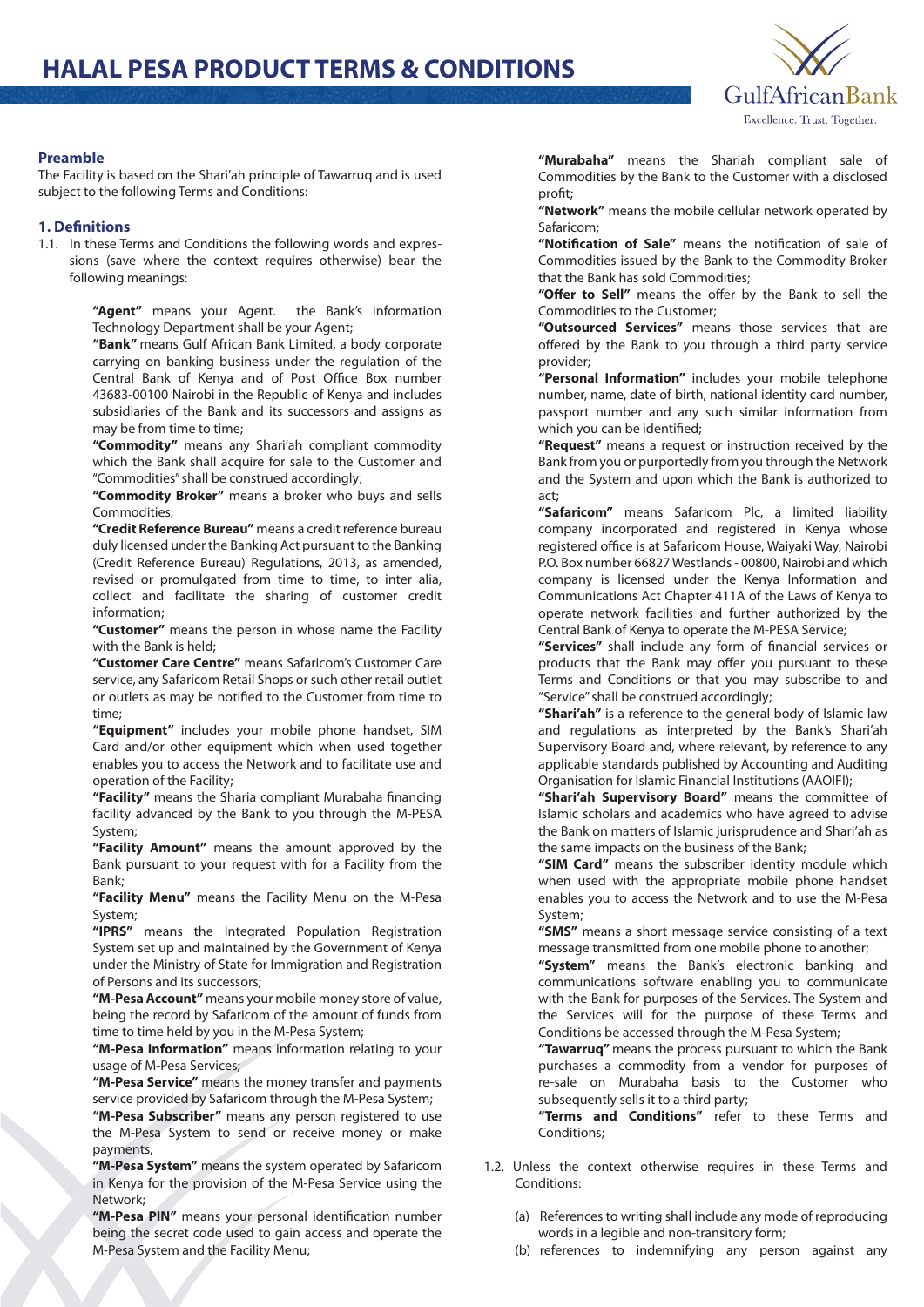

circumstances include indemnifying and keeping him harmless from all actions claims and proceedings from time to time made against that person and all loss or damage and all payments costs and expenses made or incurred by that person as a consequence of or which would not have arisen but for that circumstance;

- (c) references to any statute or statutory provision shall include any statute or statutory provision which amends or replaces or has amended or replaced it and shall include any subordinate legislation or other regulations made under the relevant statute;
- (d) references to and the definition of any document (including these Terms and Conditions) shall be deemed to be a reference to such document as it may from time to time be amended modified or replaced (in whole or in part) but disregarding any amendment variation modification or replacement taking place in breach of such document;
- (e) references to a "person" shall include a natural person body corporate or incorporate firm corporation state administrative and governmental body whether being a separate legal entity or not trust or joint venture;
- (f) references to the masculine includes a reference to the feminine and neuter gender and vice versa;
- (g) references to "we", "our" or "us" means the Bank;
- (h) references to "you" and "your" means the Customer and includes the personal representatives of the Customer;
- (i) words importing the singular shall include the plural and vice versa;
- (j) the word "tax" shall be construed so as to include any tax levy impost assessment duty or other charge of a similar nature (including without limitation value added tax stamp duty and any penalty or interest payable in connection with any failure to pay or any delay in paying the same) and "taxation" shall be construed accordingly and the expression "competent taxing authority" means in respect of any state or administrative division thereof any governmental authority monetary agency or central bank having power to collect or levy tax; (i) and the expression "month" means a calendar month.

#### **2. Acceptance of the Terms and Conditions**

- 2.1. Before applying to register for a Facility, you should carefully read and understand these Terms and Conditions which will govern the use and operation of the Facility.
- 2.2. If you do not agree to these Terms and Conditions, please click "Decline" on the Facility Menu.
- 2.3. Upon clicking on the "Accept" option on the Facility Menu, you will be deemed to have:
	- 2.3.1. read, understood, accepted and agreed to abide by and be bound by these Terms and Conditions;
	- 2.3.2. appointed the Bank's Information Technology Department as your Agent for purposes of undertaking the Tawarruq transactions on your behalf; and
	- 2.3.3. authorized your Agent to pay the Facility Amount into your M-Pesa Account;
- 2.4. By applying for, using or continuing to use the Facility with the Bank, you agree to comply with and be bound by these Terms and Conditions for the time being and from time to time in force governing the operation of the Facility and you affirm that these Terms and Conditions herein are without prejudice to any right that the Bank may have with respect to the Facility in law or otherwise.
- 2.5. These Terms and Conditions may be amended or varied by the Bank (subject to approval by the Central Bank of Kenya) from time to time upon issuance of thirty (30) days' notice to you and the continued use of the Services associated with the Facility constitutes your agreement to be bound by the terms of any such amendment or variation.
- 2.6. You acknowledge and accept that the Bank offers the Facility only

electronically and you agree to do business with the Bank and to operate the Facility only by electronic means via the Facility Menu on the M-Pesa System. Any query and complaint you may have shall be addressed to the Bank through the Customer Care Centre. For the avoidance of doubt, you acknowledge that you will not be allowed or entitled to receive or demand the Services pertaining to the Facility at any branch or branches of the Bank unless otherwise advised by the Bank in its sole discretion. You further acknowledge and accept that the Customer Care Centre is not a branch of the Bank or the Bank's agent for purposes of conducting banking business or transactions and that it will not act as such.

## **3. The Facility**

- 3.1. Subject to these Terms and Conditions, in order to be eligible for a Facility with the Bank, you must be:
	- 3.1.1. at least 18 years old; and
	- 3.1.2. a registered and active Safaricom user for at least six (6) months immediately preceding the date of your application.
- 3.2. The Bank shall not process a Facility for any Customer whose name appears in any blacklist(s) (whether local or international) issued, circulated or otherwise available to the Bank from time to time.
- 3.3. You may apply for a Facility solely by way of an electronic application made by you using your Equipment via the Safaricom USSD and/or App on your Equipment. By doing so, you hereby agree to and authorize:
	- 3.3.1. Safaricom to share with the Bank your Personal Information held by it including but not limited to your mobile telephone number, name, , identity card or passport number which information the Bank may utilize to identify you and satisfy the requirements of 'Know Your Customer' policies applicable to the Bank;
	- 3.3.2. the Bank to request Safaricom for information relating to your use of the M-PESA Service and M-PESA System as the Bank shall require for purposes of providing you the Services ("M-PESA Information");
	- 3.3.3. the Bank to obtain and procure your Personal Information contained in the IPRS from the Government of Kenya and you further agree and consent to the disclosure and provision of such Personal Information by the Government of Kenya to the Bank.
- 3.4. You hereby consent to the disclosure of your Personal Information and M-PESA Information to the Bank and to the use of the Personal Information and the M-PESA Information by the Bank in accordance with its Privacy Statement at https://gulfafricanbank.com/. You hereby further acknowledge and authorize the Bank to verify your Personal Information received by the Bank pursuant to Clause 3.3 against the information received from the Government of Kenya in your respect as contained in the IPRS.
- 3.5. You hereby acknowledge and agree that the Bank may also obtain your credit information from any duly authorised Credit Reference Bureau as well as share your credit information with any such duly authorised Credit Reference Bureau as stipulated in the Banking (Credit Reference Bureau) Regulations, 2013, as amended, revised or promulgated from time to time.
- 3.6. The Bank reserves the right to request for further information from you pertaining to your application for a Facility at any time. Failure to provide such information within the time required by the Bank may result in the Bank declining to accept your application for a Facility.
- 3.7. Acceptance by the Bank of your application for a Facility shall be done via SMS sent to the Safaricom mobile phone number associated with your M-PESA Account. You acknowledge and accept that the acceptance by the Bank of your application for a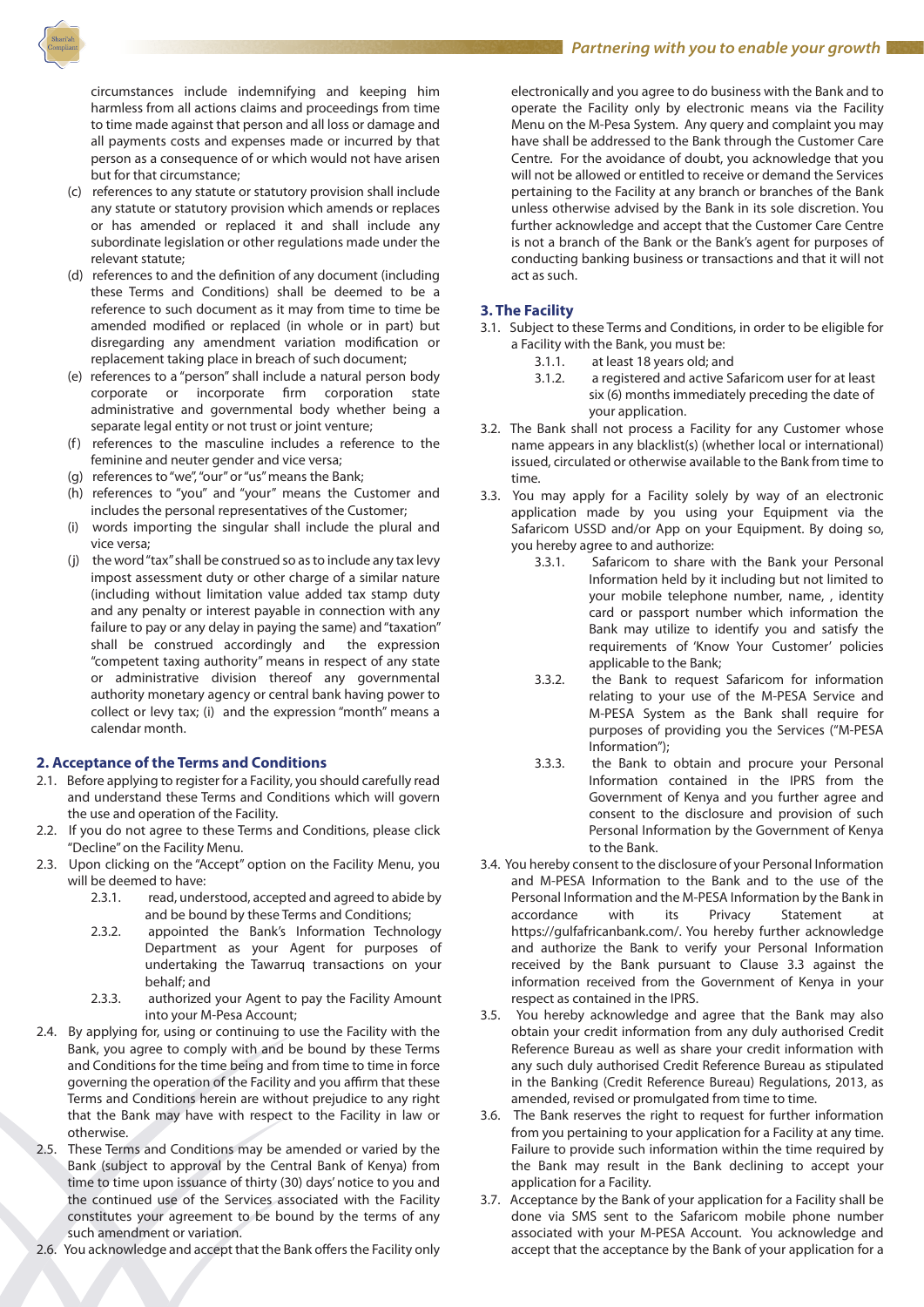

Facility does not create any contractual relationship between you and Safaricom beyond the terms and conditions that apply to your M-PESA Account from time to time.

- 3.8. The Bank reserves the right to decline your application for a Facility or to revoke the same at any stage at the Bank's sole discretion and without assigning any reason or giving any notice thereto.
- 3.9. The Bank reserves the right to verify the authenticity and status of your M-PESA Account with Safaricom.
- 3.10. Your Facility limit will automatically be cancelled if you do not initiate any transactions on the account for a continuous period of 12 months.

#### **4. Facility Application and Approval Process**

- 4.1. Upon approval of your request for a Facility, the following shall take place:
	- 4.1.1. Firstly, the Bank shall purchase Commodities equivalent to the value of the Facility that the Bank has approved;
	- 4.1.2. Second, the Bank shall issue your Agent with an Offer to Sell requiring your Agent to purchase the Commodities on Murabaha basis on your behalf;
	- 4.1.3. Third, your Agent shall accept the Bank's Offer to Sell by completing and executing the Offer to Sell and property and risk in the Commodities will pass to you simultaneously at the time the Offer to Sell is executed and completed whereby a debtor and creditor relationship shall come into existence between you and the Bank respectively, and whereby you shall be indebted to the Bank for payment of the Facility and the Profit in consideration for the transfer and purchase of the Commodities by you from the Bank;
	- 4.1.4. Fourth, upon completion of the sale and purchase of Commodities by the Bank and your Agent, your Agent will sell the Commodities to a third party on your behalf at a price equivalent to the Facility Amount and credit the sale proceeds into your M-PESA Account.
- 4.2. Each Tawarruq transaction shall be evidenced by and be subject to these Terms and Conditions and the Offer to Sell and the Customer's Acceptance. Forms of the Agency Agreement, Offer to Sell and Notification of Sale are attached to these Terms and **Conditions**
- 4.3. Your application for a Facility shall be appraised according to the applicable facility appraisal processes of the Bank. The Bank reserves the right at its sole discretion and without assigning any reason to approve or decline your application for a Facility.
- 4.4. Subject to approval of your application for a Facility, the Bank shall determine the Facility Amount you are eligible for in its sole discretion subject to a minimum amount of Kenya Shillings One Thousand (Kshs. 1000/=) and a maximum amount of Kenya Shillings Three Hundred Thousand (Kshs. 300,000/=) or such other minimum or maximum amount as the Bank may from time to time in its sole discretion determine.
- 4.5. The Facility Amount shall be credited into your M-PESA Account.
- 4.6. You shall repay the Facility within thirty (30) calendar days of the date of disbursement of the Facility.
- 4.7. In consideration of the Bank granting you the Facility, you shall pay the Bank profit ("Profit") in accordance with the Bank's tariff. Profit will be charged on the Facility Amount on a monthly basis and shall be paid by you in arrears in addition to the Facility.
- 4.8. You shall make all payments due from you to the Bank in respect of the Facility and the Profit using the M-PESA Service and the System only unless otherwise agreed by the Bank in its discretion.
- 4.9. In the event that you do not repay the Facility in full within 30 calendar days of the date of disbursement of the Facility, the Bank shall grant you a further Facility equivalent to the principal outstanding for a period of 30 days (the "Restructured Facility").

In consideration of the Bank forbearing to demand the immediate repayment of your Facility and granting you the Restructured Facility, you shall, in addition to paying the outstanding profit on the Facility, pay to the Bank additional profit on the Restructured Facility in accordance with the Bank's tariff. Profit shall be calculated on the basis of the principal outstanding.

- 4.10. You hereby agree to pay costs, charges and expenses incurred by the Bank in obtaining or attempting to obtain payment of any amounts owed under your Facility account.
- 4.11. The Bank shall be entitled to terminate its relationship with you and call your Facility in accordance with the provisions of Clause 13 without prejudice to any of its rights accruing hereunder if you fail to repay the Facility and/or Profit or Bank charges due thereon within the agreed repayment period.
- 4.12. The Bank shall utilize funds in any other accounts opened and operated by you to offset any amounts outstanding and due from you to the Bank in respect of your Facility.
- 4.13. The Bank reserves the right to vary the terms of the Facility from time to time having regard to the prevailing rules and regulations of the Central Bank of Kenya and the policies of the Bank.

## **5. Your Requests**

- 5.1. You hereby irrevocably authorize the Bank to act on all Requests received by the Bank from you (or purportedly from you) through the System and to hold you liable in respect thereof.
- 5.2. The Bank shall be entitled to accept and to act upon any Request, even if that Request is otherwise for any reason incomplete or ambiguous if, in its absolute discretion, the Bank believes that it can correct the incomplete or ambiguous information in the Request without any reference to you.
- 5.3. The Bank shall be deemed to have acted properly and to have fully performed all the obligations owed to you notwithstanding that the Request may have been initiated, sent or otherwise communicated in error or fraudulently, and you shall be bound by any Requests on which the Bank may act if the Bank has in good faith acted in the belief that such instructions have been sent by you.
- 5.4. The Bank may, in its absolute discretion, decline to act on or in accordance with the whole or any part of your Request pending further enquiry or further confirmation (whether written or otherwise) from you. The Bank shall not be under any obligation to decline in any case, and shall in no event or circumstance be liable for not declining.
- 5.5. You agree to indemnify the Bank against all claims, losses, damages, costs and expenses howsoever arising in consequence of, or in any way related to the Bank having acted or failed to act in accordance with the whole or any part of your Requests.
- 5.6. You acknowledge that a Request once acted upon by the Bank cannot be cancelled by you.

## **6. Set Off and Lien**

- 6.1. The Bank shall have an absolute right to combine or merge any of your bank accounts for the purpose of setting-off any debit balance against available credit balance or to reimburse itself for recovery of monies for which you are liable. The Bank shall have a general lien over your items in the Bank's possession, including, but not limited to, cash, goods, securities or valuables held by the Bank, cheques presented for payment, bills and any other property (movable or immovable) charged in whatever manner by you in favour of the Bank to secure the repayment of such monies.
- 6.2. The Bank shall hold your funds in any other accounts held with the Bank in your name personally or jointly as collateral and security for any amounts outstanding and due from you to the Bank in respect of your Facility. You hereby agree and confirm that the Bank is entitled in its discretion to prevent or restrict you from withdrawing in whole or in part the funds in any such bank accounts for so long as and to the extent of the amount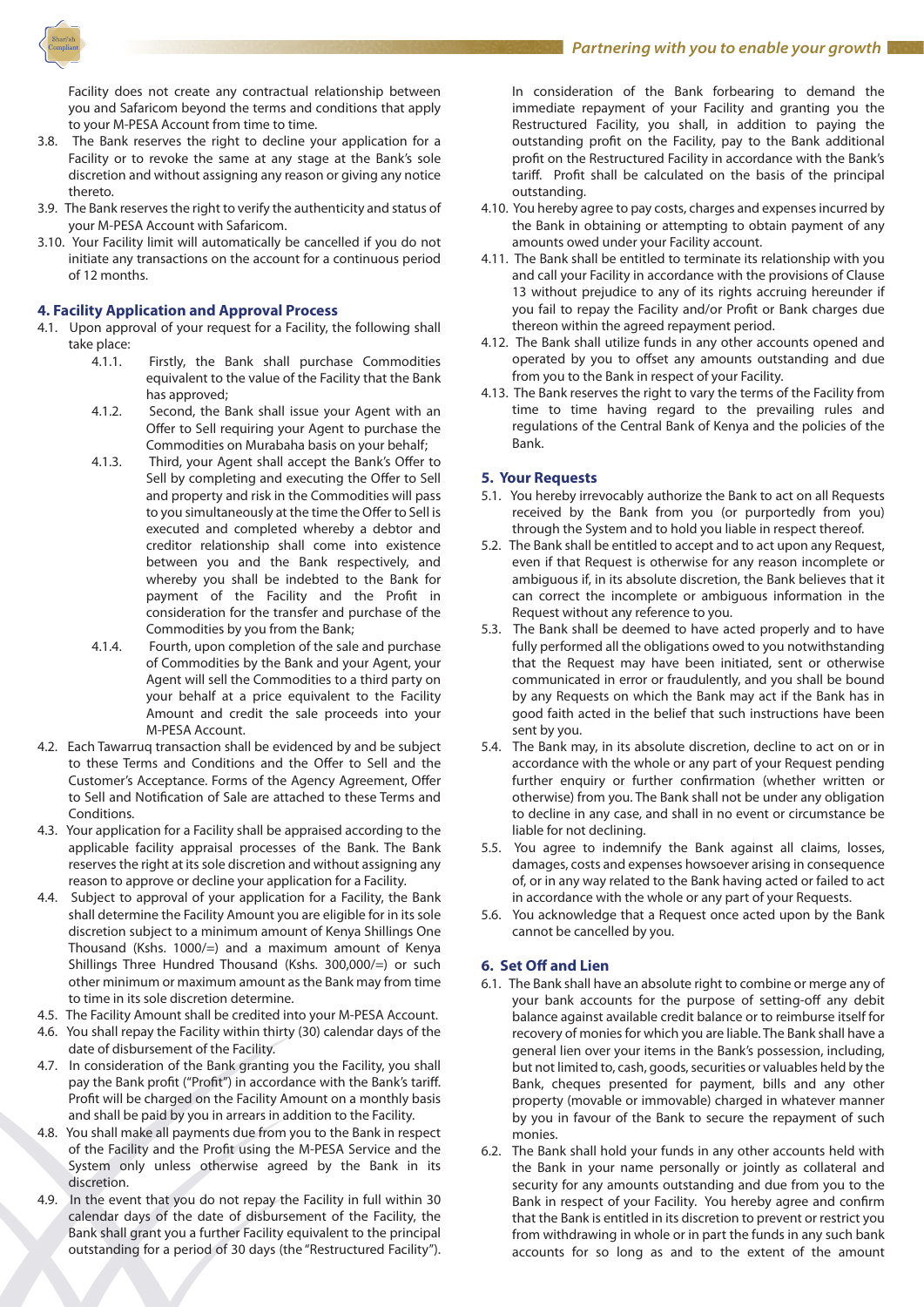

outstanding in respect of your Facility without the Bank giving any notice to you and/or without incurring any liability to you whatsoever in that connection.

- 6.3. You agree that the Bank may at any time and without giving any prior notice, freeze, set-off or transfer any amounts held in any of your accounts held with the Bank in your name personally or jointly with others for the purpose of settling any liability you may have with the Bank.
- 6.4. You hereby constitute us as your attorney for the purposes of any transaction, such attorney will be held on your behalf in relation to your assets for purposes of discharging any debt owing to the Bank.

## **7. Statements**

- 7.1. You may request for a statement or activity report in respect of your Facility from the Bank using your Equipment ("Facility Statement").
- 7.2. You will be notified of all transactions in respect to your Facility by way of SMS which will be free of charge.

## **8. Disclosure**

- 8.1. You hereby expressly consent and authorize the Bank to disclose receive record process or utilize your Personal Information or information or data relating to your Facility and any details of your use of the Services:
	- 8.1.1. to and from the Bank, the Bank's service providers, dealers, agents or any other company that may be or become the Bank's subsidiary or holding company for reasonable commercial purposes relating to the Services;
	- 8.1.2. to a Credit Reference Bureau;
	- 8.1.3. to the Bank's lawyers, auditors or other professional advisors or to any court or arbitration tribunal in connection with any legal or audit proceedings;
	- 8.1.4. to Safaricom in connection with the M-PESA Service and the Services;
	- 8.1.5. for reasonable commercial purposes connected to your use of the Services; such as marketing and research related activities; and
	- 8.1.6. in business practices including but not limited to quality control, training and ensuring effective systems operations.
- 8.2. You hereby expressly consent and authorize the Bank to disclose, respond, advise exchange and communicate the details or information pertaining to your Facility to third parties involved in the administration of your Facility, updating of databases, or provision of user support.
- 8.3. You hereby expressly consent and authorize the Bank to disclose any information relating to your Facility to any local or international law enforcement, regulatory or governmental agency so as to assist in the prevention, detection, investigation or prosecution of criminal activities or fraud or to any other institution or third party as required by the laws of any country and as the Bank may deem necessary.

## **9. Your Equipment and Responsibilities**

- 9.1. It is your sole responsibility to familiarize yourself with the Facility's operating procedures as will be provided by the Bank upon your registration thereto. The Bank will not be liable for any losses incurred as a result of your errors either of commission and/or omission.
- 9.2. You must notify the Bank immediately of theft or loss of your Equipment or SIM Card, any unauthorized access to the M-Pesa Service or upon your discontinuation of the telephony service with Safaricom. The Bank shall not be held liable for any losses resulting from the loss of the SIM card and/or Equipment howsoever caused.
- 9.3. The Bank reserves the right to enhance the Facility in order to

improve your experience.. It is your responsibility to keep updated with these enhancements. The Bank will make all reasonable efforts to notify you of any changes or updates via SMS to the Safaricom number associated with your M-PESA Account or other reasonable means which include notices at the Bank's branches and/or the Bank's website.

- 9.4. The Bank shall not be held liable for the quality of service offered by Safaricom and gives no warranty with respect to the quality of service by Safaricom.
- 9.5. You shall at your own expense provide and maintain in safe and efficient operating order your Equipment necessary for the purpose of accessing the System and the Services.
- 9.6. You shall be responsible for ensuring the proper performance of your Equipment. The Bank shall neither be responsible for any errors or failures caused by any malfunction of your Equipment, and nor shall the Bank be responsible for any virus or related problems that may be associated with the use of the System, the Services and the Equipment. You shall be responsible for charges due to Safaricom and the Bank shall not be responsible for losses or delays caused by Safaricom.
- 9.7. You shall follow all instructions, procedures and terms contained in these Terms and Conditions and any document provided by the Bank concerning the use of the System and Services.
- 9.8. You agree and acknowledge that you shall be solely responsible for the safekeeping and proper use of your Equipment and for keeping your M-Pesa PIN secret and secure. You shall ensure that your M-Pesa PIN does not become known or come into the possession of any unauthorized person. The Bank shall not be liable for any disclosure of your M-Pesa PIN to any third party and you hereby agree to indemnify and hold the Bank harmless from any losses resulting from any M-Pesa PIN disclosure.
- 9.9. You shall at all times follow the security procedures notified to you by the Bank from time to time or such other procedures as may be applicable to the Services from time to time. You acknowledge that any failure on your part to follow the recommended security procedures may result in you incurring losses. In particular, you shall ensure that the Services are not used or Requests are not issued or the relevant functions are not performed by anyone other than a person authorized to do so.
- 9.10. You shall not at any time operate or use the Services in any manner that may be prejudicial to the Bank or which is not in accordance with the principles upon which the Bank operates.

## **10. Exclusion of Liability**

- 10.1. Without prejudice to any other provisions in these Terms and Conditions, the Bank shall not be liable to you:
	- 10.1.1. for any loss of profit or opportunity or any consequential loss or damage to your reputation;
	- 10.1.2. for any act or omission including any breach of its obligations under these Terms and Conditions caused by circumstances beyond the Bank's reasonable control including but not limited to fire, strike, insurrection or riot embargo, terrorist or any enemy action, theft or burglary, delays in transportation or the requirement or regulations of any civil or military authority;
	- 10.1.3. for any loss suffered by you should the Services be interfered with or be unavailable by reason of (a) the failure of any of your Equipment, or (b) any other circumstances whatsoever not within the Bank's control including without limitation, force majeure or error, interruption, delay or non-availability of the System, terrorist or any enemy action equipment failure, loss of power, adverse weather or atmospheric conditions, and failure of any public or private telecommunications system.
- 10.2. The Bank will not be liable for any losses or damage suffered by you as a result of or in connection with:
	- 10.2.1. unavailability of sufficient funds in your M-PESA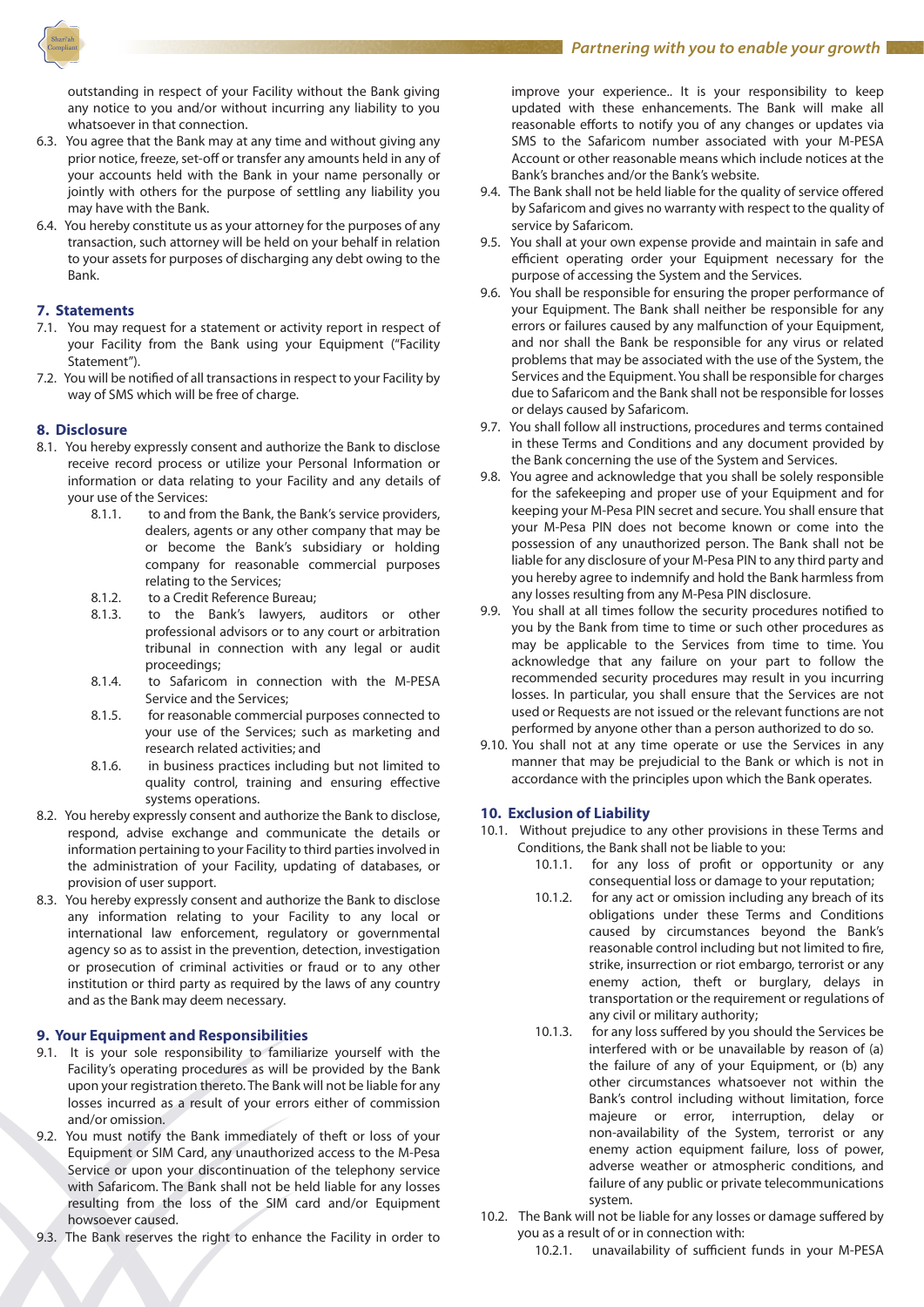

Account;

- 10.2.2. failure, malfunction, interruption or unavailability of the System, your Equipment, the Network, or the M-Pesa Services; or
- 10.3.3. Your failure to comply with these Terms and Conditions and any document or information provided by the Bank concerning the use of the System and the Services.
- 10.3. If for any reason other than a reason mentioned in clause 10.1 or 10.2, the Services are interfered with or unavailable, the Bank's sole liability under these Terms and Conditions in respect thereof shall be to re-establish the Services as soon as reasonably practicable.
- 10.4. Under no circumstances shall the Bank be liable to you for any loss of profit or anticipated savings or for any indirect or consequential loss or damage of whatever kind, howsoever caused, arising out of or in connection with the Services even where the possibility of such loss or damage is notified to the Bank.
- 10.5. All warranties and obligations implied by law are hereby excluded to the fullest extent permitted by law.
- 10.6. Subject to these Terms and Conditions, where the Bank is found to be liable to you for any loss, injury or damage resulting from any wilful or negligent delay or error in carrying out your clear and unequivocal instructions or Requests, the Bank's liability shall be the lower of:
- 10.7. the amount of such loss, injury or damage; or
- 10.8. the amount of profit (as the case may be) not received, or any penalty or profit (as the case may be) that you have to pay as a result of such failure, delay or error.
- 10.9. Subject to these Terms and Conditions, the provision of Outsourced Services by the Bank shall not diminish any legal liability on the part of the Bank.

## **11. Indemnity**

- 11.1. You shall indemnify and keep the Bank harmless on a full and unqualified indemnity basis against all and any costs (including legal costs), claims, actions, proceedings, losses, damage, demands, liabilities, and expenses whatsoever suffered sustained or incurred by the Bank in connection with or arising from circumstances set out in clause 10.1 where the particular circumstance is within your control and against all and any costs (including legal costs), claims, actions, proceedings, losses, damage, demands, liabilities, and expenses suffered or incurred by the Bank as a consequence of any breach by you of any term or condition hereof.
- 11.2. You shall indemnify and keep the Bank harmless against any demands, claims, actions, losses, damages, costs or expenses whatsoever which the Bank may at any time incur, sustain or suffer as a result of provision of the Facility unless such demands, claims, actions, losses, damages, or costs arose as a direct consequence of the gross negligence or wilful misconduct of the Bank or any of its employees.
- 11.3. You shall indemnify and keep the Bank harmless against the following:
	- 11.3.1. All demands, claims, actions, losses and damages of whatever nature which may be brought against the Bank or which it may suffer sustain or incur arising from the Bank's reliance on any incorrect, illegible, incomplete or inaccurate information or data contained in a Request.
	- 11.3.2. Any loss or damage that may arise from your use, misuse, abuse or possession of any third party software, including without limitation, any operating system, browser software or any other software packages or programs.
	- 11.3.3. Any unauthorised access to the Facility or any breach of security or any destruction or accessing of your data or any destruction or theft of or damage to any of your Equipment not attributable

to the Bank.

- 11.3.4. Any loss or damage occasioned by the failure by you to adhere to any terms and conditions applicable to the Facility and/or by supplying incorrect information or loss or damage occasioned by the failure or unavailability of third party facilities or systems or the inability of a third party to process a transaction.
- 11.3.5. If for any reason other than a reason mentioned in clause 10.1 the System is interfered with or unavailable, the Bank's sole liability in respect thereof shall be to re-establish the System as soon as reasonably practicable or, at the Bank's option, to provide to you alternative banking facilities which need not be electronic facilities.
- 11.3.6. Save as provided in clause11.3.5, the Bank shall not be liable to you for any interference with or unavailability of the System, howsoever caused.
- 11.3.7. Except in respect of death or personal injury caused by the gross negligence or willful misconduct of the Bank, the Bank shall be under no liability for any claim whatsoever in respect of these Terms and Conditions or their performance thereof or any transactions effected by the Bank in response to any Request or instructions unless the Bank has received notice in writing of any such claim from you as follows:
	- 11.3.7.1. in the case of any claim relating to a transaction, within thirty (30) days from the date of the alleged transaction on which such claim is based; and 11.3.7.1. in all other cases within ninety (90) days of the date of the alleged action or inaction by the Bank on which such claim is based.
- 11.3.8. To the extent permitted by law, the Bank:
	- 11.3.8.1. disclaims all warranties with respect to the System either express or implied, including but not limited to any implied warranties relating to quality, fitness for any particular purpose or ability to achieve a certain result; 11.3.8.2. makes no warranty that the System is error free or that its
		- use shall be uninterrupted and you acknowledge and agree that the existence of such errors shall not constitute a breach of these Terms and Conditions.

## **12. Intellectual Property Rights**

You acknowledge that the intellectual property rights in the System (and any amendments, upgrades or enhancements thereto from time to time) and all associated documentation that the Bank provides to you through the System or otherwise are vested either in the Bank or in other persons from whom the Bank has a right to use and to sublicense the System and/or the said documentation. You shall not infringe any such intellectual property rights. You shall not duplicate, reproduce or in any way tamper with the System and associated documentation without the prior written consent of the Bank.

## **13. Variation and Termination of Relationship**

13.1. The Bank may at any time, upon thirty (30) days' notice to you, terminate or vary its relationship with you and cancel your Facility limit and in particular but without prejudice to the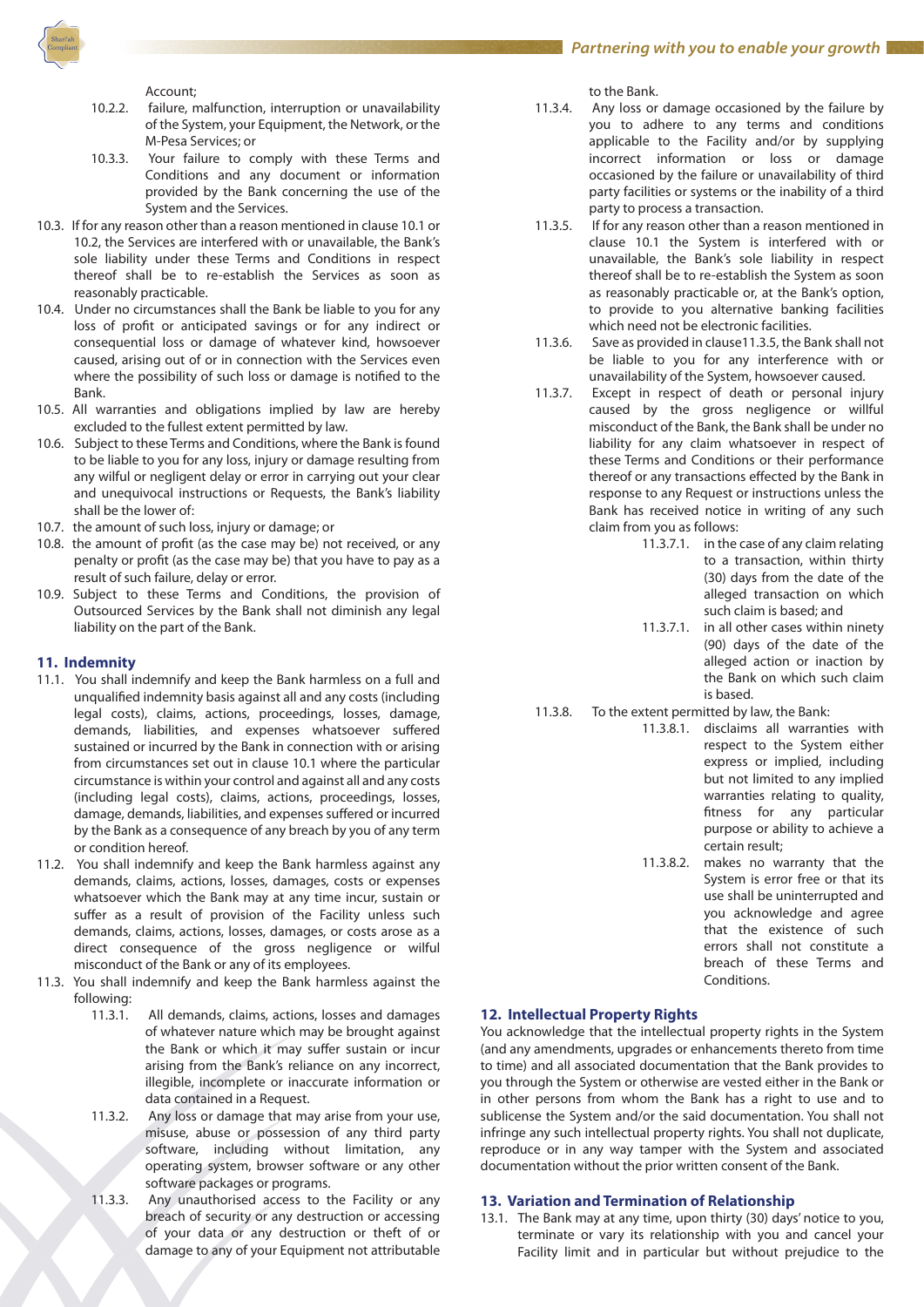Partnering with you to enable your growth

generality of the foregoing the Bank may require the repayment of outstanding debts resulting therefrom within such time as the Bank may determine.

- 13.2. Without prejudice to the Bank's rights under clause 13.1, the Bank may at its sole discretion suspend or cancel your Facility:
	- 13.2.1. if you use the Facility for unauthorized purposes or where the Bank detects any abuse/misuse, breach of content, fraud or attempted fraud relating to your use of the Services;
	- 13.2.2. if your M-PESA Account or agreement with Safaricom is terminated for whatever reason;
	- 13.2.3. if the Bank is required or requested to comply with an order or instruction of or a recommendation from the government, court, regulator or other competent authority;
	- 13.2.4. if the Bank reasonably suspects or believes that you are in breach of these Terms and Conditions (including non-payment of any Facility amount due from you where applicable);
	- 13.2.5. where such a suspension or variation is necessary as a consequence of technical problems or for reasons of safety;
	- 13.2.6. to facilitate update or upgrade the contents or functionality of the Services from time to time;
	- 13.2.7. where your Facility becomes inactive; and
	- 13.2.8. if the Bank decides to suspend or cease the provision of the Services for commercial reasons or for any other reason as it may determine in its absolute discretion.

## **14. Notices**

- 14.1. The Bank may send information concerning your Facility via SMS to the Safaricom number associated with your M-PESA Account.
- 14.2. You acknowledge that you have no claim against the Bank for damages resulting from losses, delays, misunderstandings, mutilations, duplications or any other irregularities due to transmission of any communication pertaining to your Facility.

## **15. Complaints and Dispute Resolution**

- 15.1. You may contact the Customer Care Center to report any disputes, claims or Facility discrepancies.
- 15.2. Once a complaint has been received by the Customer Care Centre, the Customer Care Centre shall:
	- 15.2.1. provide you with a prompt written acknowledgement (at least within seven (7) days of receipt) that it has received the complaint and is dealing with it and where a complaint which was submitted orally is not resolved within forty eight (48) hours, the Customer Care Centre shall confirm to you in writing, through electronic means or through other means agreeable to you of the existence of the complaint and that it is still pending resolution by the Bank;
	- 15.2.2. investigate the complaint competently, promptly and impartially;
	- 15.2.3. assess fairly and promptly the subject matter of the complaint, whether the complaint should be upheld and what remedial action or redress (or both) may be appropriate;
	- 15.2.4. offer any redress or remedial action which is appropriate;
	- 15.2.5. explain to you, in a way that is fair, clear and not misleading and in a language you understand the Customer Care Centre's assessment of the complaint, its decision on it, and any offer of remedial action or redress; and
	- 15.2.6. comply promptly with any offer of remedial action or redress which you accept.
- 15.3. Any dispute arising out of or in connection with these Terms and Conditions that is not resolved by Customer Care Centre

representatives shall be referred to arbitration by a single arbitrator to be appointed by agreement between the parties or in default of such agreement within 60 days of the notification of a dispute, upon the application of either party, by the Chairman for the time being of the Chartered Institute of Arbitrators (Kenya Branch). Such arbitration shall be conducted in the English language in Nairobi in accordance with the Rules of Arbitration of the said Institute and subject to and in accordance with the provisions of the Arbitration Act 1995.

15.4. To the extent permissible by law, the determination of the Arbitrator shall be final, conclusive and binding upon the parties hereto.

# **16. Applicable Laws and Jurisdiction**

- 16.1. These Terms and Conditions shall be governed by and shall be construed in accordance with the laws of the Republic of Kenya. The Bank and you each hereby agree to submit to the non-exclusive jurisdiction of the courts of Kenya in connection with any legal action suit or proceedings arising out of or relating to these Terms and Conditions.
- 16.2. Insofar as you wish or are required for any reason to enter into only transactions which comply or are consistent with the principles of the Shari'ah (Shari'ah compliant or Shari'ah compliance), you confirm that you have made your own investigation into and satisfied yourself as to the Shari'ah compliance of these Terms and Conditions.
- 16.3. You confirm that you have not relied on the Bank or any written declaration, opinion or other documents prepared by, on behalf or at the request of the Bank for the purposes of a determination or confirmation that these Terms and Conditions are Shari'ah compliant.
- 16.4. Notwithstanding the provisions of clause 16.1, each of the parties recognises that the principle of payment of interest is repugnant to Shari'ah and accordingly, to the extent that Kenyan law would but for the provisions of this clause impose, whether by contract or statute, any obligation to pay interest, the parties hereby irrevocably and unconditionally expressly waive and reject any entitlement to recover interest from each other.

## **17. Financial Crime, International Sanctions, and Prohibited Business Activity**

As a regulated Bank, we operate controls and safeguards relating to international sanctions, the detection and prevention of financial crime, and prohibited business activity both within and outside Kenya which may delay or prevent us from providing our products and services to you, or require us to terminate our business relationship and our agreements for particular products and services (subject to any restrictions imposed by law) without prior notice to you.

You agree to provide information and documents about yourself and about your banking transactions reasonably required to assist us in operating the controls and safeguards.

## **18. Variation**

The Bank may vary these Terms and Conditions either in whole or in part at any time subject to approval by the Central Bank of Kenya. Notification of any such variation may be given to you either in writing or by publication thereof by such means as the Bank may decide and any such variation shall be binding on you.

## **19. General Provisions**

- 19.1. These Terms and Conditions (as may be amended from time to time) form a legally binding agreement on you and your personal successors.
- 19.2. These Terms and Conditions and any rights or liabilities accruing hereunder may not be assigned by you to any other person.
- 19.3. The Bank may vary or amend these Terms and Conditions and the Profit at any time upon approval by the Central Bank of